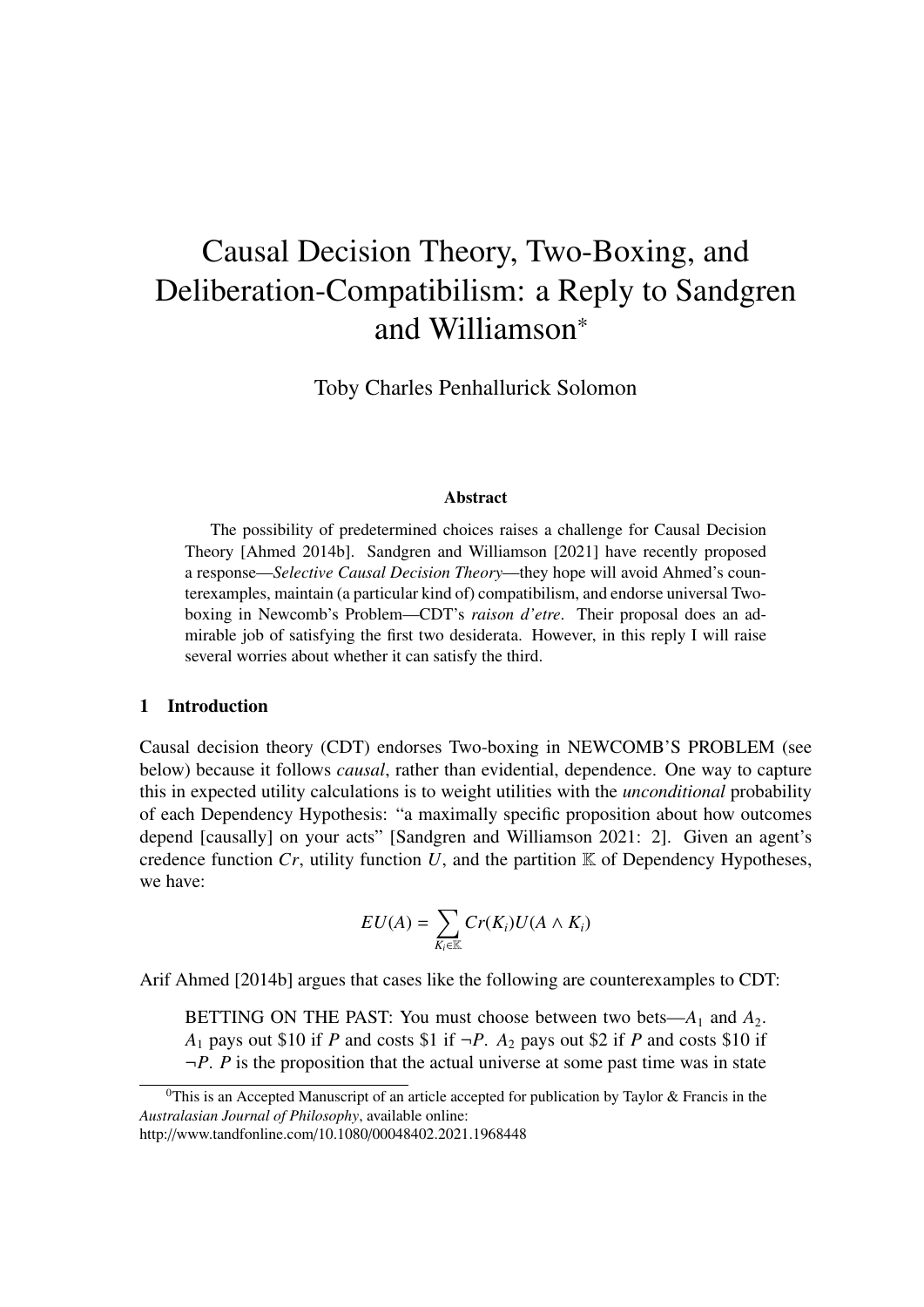*H* and that the laws [of nature] are *L*. You know that  $H \wedge L$  determines that you take  $A_2$  and  $\neg(H \wedge L)$  determines that you take  $A_1$  [Sandgren and Williamson 2020: 6]

Ahmed argues that it is never rational to take  $A_1$ , because it is certain that you will either take  $A_1$  and lose \$1, or take  $A_2$  and gain \$2. Winning \$10 on  $A_1$ , or losing \$10 on  $A_2$ , are *contradictions*. But, *prima facie*, CDT advises you to take *A*1: it endorses the partition of Dependency Hypotheses represented in Table [1,](#page-1-0) relative to which  $A_1$  dominates  $A_2$ .

<span id="page-1-0"></span>

|                |      | $\neg P$            |
|----------------|------|---------------------|
| A <sub>1</sub> | \$10 | $-$ \$1<br>$-$ \$10 |
| $A_2$          | \$2  |                     |

#### Table 1

Sandgren and Williamson (S&W) [2021] have proposed a variation on CDT to avoid Ahmed's counterexamples: *Selective Causal Decision Theory* (SDT). Ahmed's counterexamples arise because standard, subjunctive, definitions of Dependency Hypotheses lend weight to outcomes that are "not worth taking seriously" [S&W 2021: 5]—such as those that require violation of the laws of nature (laws). SDT selectively rules out these outcomes in a three step process:

- 1. For each option, *A*, identify any outcomes that are not worth taking seriously—and call the disjunction of these *DA*.
- 2. For each option, define a probability function,  $P_A$ , by conditionalising  $Cr$  on  $\neg D_A$ :  $P_A(K_i) = Cr(K_i | \neg D_A)$ . This has the effect of assigning zero probability to the outcomes not worth taking seriously and normalising the remaining probabilities.
- 3. Calculate the expected utility of *A* using *P<sup>A</sup>* instead of *Cr*:

$$
EU(A) = \sum_{K_i \in \mathbb{K}} P_A(K_i) U(A \wedge K_i) = \sum_{K_i \in \mathbb{K}} Cr(K_i | \neg D_A) U(A \wedge K_i)
$$

SDT avoids endorsing  $A_1$  because neither the outcome of  $A_1$  if *P*—winning \$10—nor the outcome of  $A_2$  if  $\neg P$ —losing \$10—are worth taking seriously. SDT therefore assigns zero probability to these outcomes (and normalises), giving  $EU(A_1) = -\$1$  and  $EU(A_2) =$ \$2. Unfortunately, SDT will have a harder time securing Two-boxing in NEWCOMB'S PROBLEM—a non-negotiable for causalists.

I will proceed as follows: First I outline why SDT will sometimes endorse One-boxing in NEWCOMB'S PROBLEM. Then, section [3](#page-3-0) considers a hypothetical response from S&W—supported by the text—and argue that it fails because it is doubly *ad hoc*. Finally, section [4](#page-6-0) argues that even if SDT can secure Two-boxing in NEWCOMB'S PROBLEM, it cannot secure what causalists really care about: respect for the kind of reasoning that justifies Two-boxing.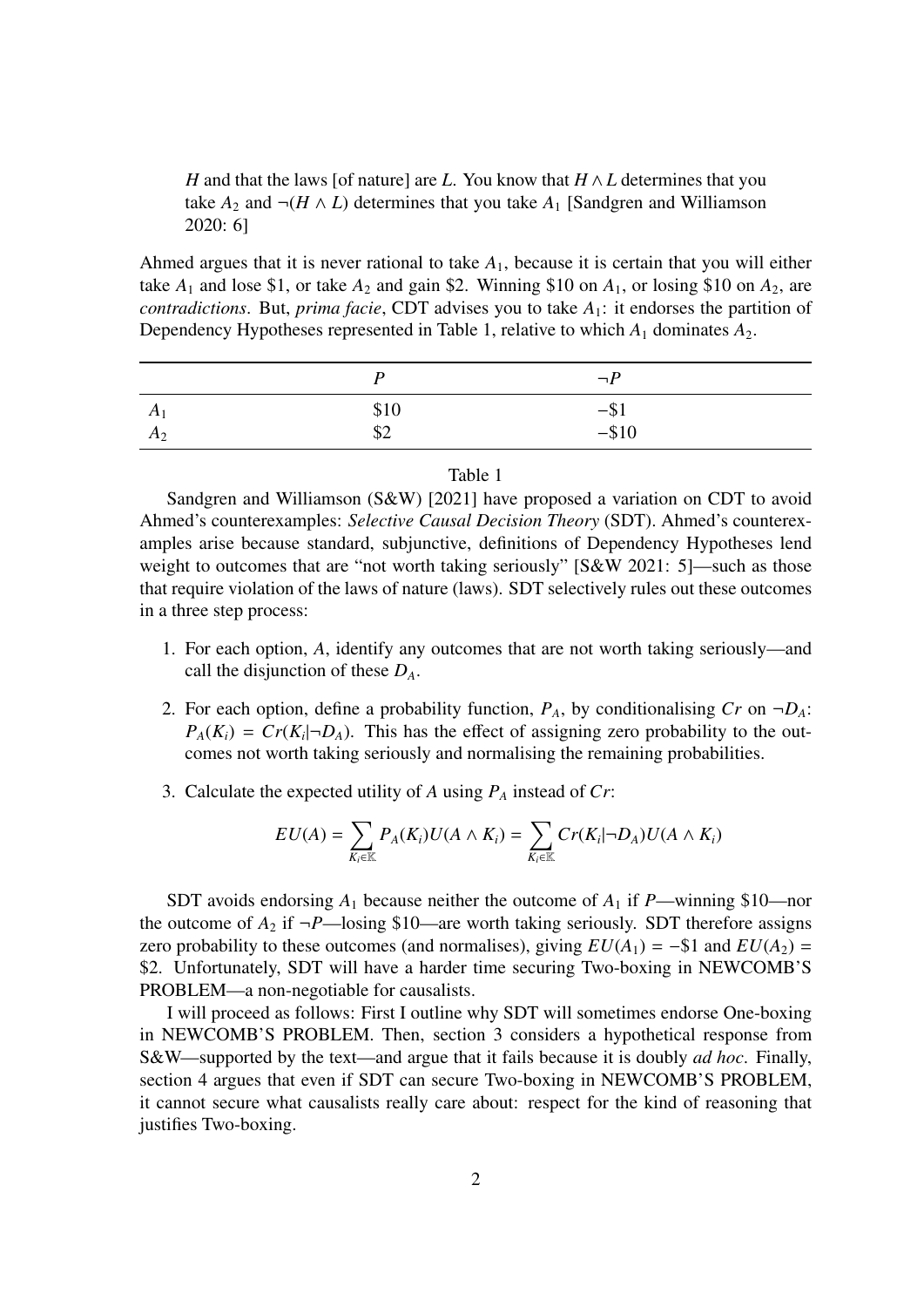## 2 SDT and Newcomb's Problem

NEWCOMB'S PROBLEM goes like this:

NEWCOMB'S PROBLEM: You are presented with two boxes. One box is transparent and contains \$1,000 (henceforth [\$1k]). The other box is opaque and contains either \$0 or \$1,000,000 (henceforth [\$1m]). You can take either just the opaque box ('One-boxing') or both boxes ('Two-boxing'). The prize in the opaque box is determined as follows: a predictor with a strong track record (say, 99%) yesterday placed \$0 if they predicted that you Two-box and [\$1m] if they predicted that you One-box [S&W 2021: 2].

S&W analyse the case with the Dependency Hypotheses represented in Table [2,](#page-2-0) relative to which Two-boxing dominates One-boxing and is the rational choice.

<span id="page-2-0"></span>

|               | Two-boxing predicted = $K_1$ | One-boxing predicted = $K_2$ |
|---------------|------------------------------|------------------------------|
| One-box $\$0$ |                              | \$1m                         |
| Two-box $$1k$ |                              | $$1m + $1k$                  |

Table 2

Rational decision-makers should take into account all the ways the world might be; Table [2](#page-2-0) does not do so. The outcome of your choice in NEWCOMB'S PROBLEM might depend not only on what the prediction is—which S&W's Table [2](#page-2-0) captures—but also on if, and how, your choice is predetermined—which S&W's Table [2](#page-2-0) ignores. Table [3](#page-3-1) shows a partition of Dependency Hypotheses taking this dependence into account. The grey out-comes are not worth taking seriously because they require violations of the laws.<sup>[1](#page-0-0)</sup> Note that Table [3](#page-3-1) does not *add* columns to Table [2,](#page-2-0) but rather divides the columns in Table [2](#page-2-0) into finer-grained possibilities.

<sup>&</sup>lt;sup>1</sup>I have followed S&W in assuming that we can assign utilities to these inconsistent option-state pairs. Causalists who reject subjunctive reasoning for defining outcomes, or reject a Lewisian semantics for subjunctives, might argue that no such utility can be assigned. See section 2.2 of my [Solomon [2021\]](#page-8-2) for more on this point. Even if so, SDT can deal with Table [3](#page-3-1) since we must treat an undefined utility multiplied by zero probability as equal to zero for calculating expected utilities [Lewis [1981b:](#page-8-3) 14]. This would only make things worse for S&W below, so I will not comment on it further.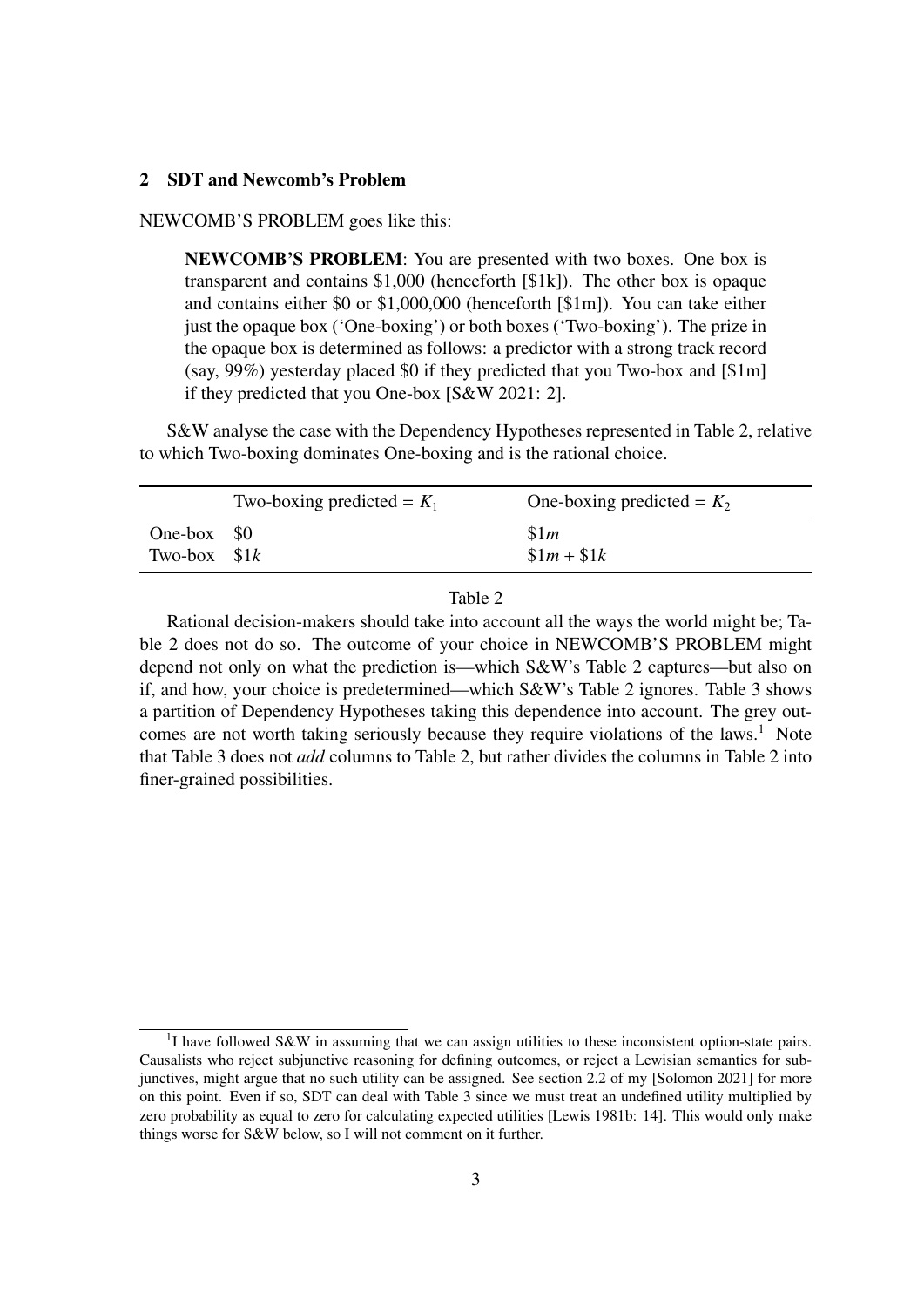<span id="page-3-1"></span>

|         | Two-boxing predicted |             |             | One-boxing predicted |             |             |
|---------|----------------------|-------------|-------------|----------------------|-------------|-------------|
|         | N <sub>0</sub>       | Predeter-   | Predeter-   | N <sub>0</sub>       | Predeter-   | Predeter-   |
|         | predeter-            | mined to    | mined to    | predeter-            | mined to    | mined to    |
|         | mination             | One-box     | Two-box     | mination             | One-box     | Two-box     |
|         | $= K_{1.1}$          | $= K_{1,2}$ | $= K_{1,3}$ | $= K_{2,1}$          | $= K_{2,2}$ | $= K_{2,3}$ |
| One-box | \$0                  | \$0         | \$0         | \$1m                 | \$1m        | \$1m        |
| Two-box | \$1k                 | \$1k        | \$1k        | $$1m + $1k$$         | $$1m + $1k$ | $$1m + $1k$ |

Table 3

The problem, for S&W, is that with this partition SDT will recommend One-boxing whenever:<sup>[2](#page-0-0)</sup>

$$
Cr(K_{2.1}|\neg(K_{1.3} \vee K_{2.3})) + Cr(K_{2.2}|\neg(K_{1.3} \vee K_{2.3}))
$$
  
>
$$
(1 + \frac{1}{1000}) \times [Cr(K_{2.1}|\neg(K_{1.2} \vee K_{2.2})) + Cr(K_{2.3}|\neg(K_{1.2} \vee K_{2.2}))]
$$
  
+
$$
\frac{1}{1000} \times [Cr(K_{1.1})|\neg(K_{1.2} \vee K_{2.2})) + Cr(K_{2.1}|\neg(K_{1.2} \vee K_{2.2}))]
$$

Nothing in SDT rules out such credences. They might arise, for example, if you believe that (predetermined) evidentialists are harder to predict than (predetermined) causalists. We might have  $Cr(K_{1,2}|\neg(K_{1,3} \vee K_{2,3})) = 0.2$  and  $Cr(K_{2,2}|\neg(K_{1,3} \vee K_{2,3})) = 0.5$ , while  $Cr(K_{1,3} | \neg (K_{1,2} \vee K_{2,2})) = 0.6$  and  $Cr(K_{2,3} | \neg (K_{1,2} \vee K_{2,2})) = 0.1$ . If the rest of your credence is evenly spread—you have no more reason to believe the you will One-box than Two-box if your choice is not predetermined—then:

$$
EU(\text{One-box}) = (0.15) \times \$0 + (0.2) \times \$0 + (0.15) \times \$1m + (0.5) \times \$1m
$$
  
= 0.65 × \\$1m  
= \\$650,000  

$$
EU(\text{Two-box}) = (0.15) \times \$1k + (0.6) \times \$1k + (0.15) \times (\$1m + \$1k) + (0.1) \times (\$1m + \$1k)
$$
  
= (0.75) × \\$1k + (0.25) × (\\$1m + \\$1k)  
= \\$251,000

SDT will sometimes endorse One-boxing in NEWCOMB'S PROBLEM if Table [3](#page-3-1) is an acceptable partition of Dependency Hypotheses.

#### <span id="page-3-0"></span>3 Is Table [3](#page-3-1) Too Fine-Grained?

While S&W don't directly discuss Table [3,](#page-3-1) we can construct a more or less hypothetical response on their part, as follows. Table [3](#page-3-1) requires us to distinguish between outcomes on

 $2$ This inequality is calculated simply by applying SDT to Table [3,](#page-3-1) grouping terms, and then dividing both sides by \$1m.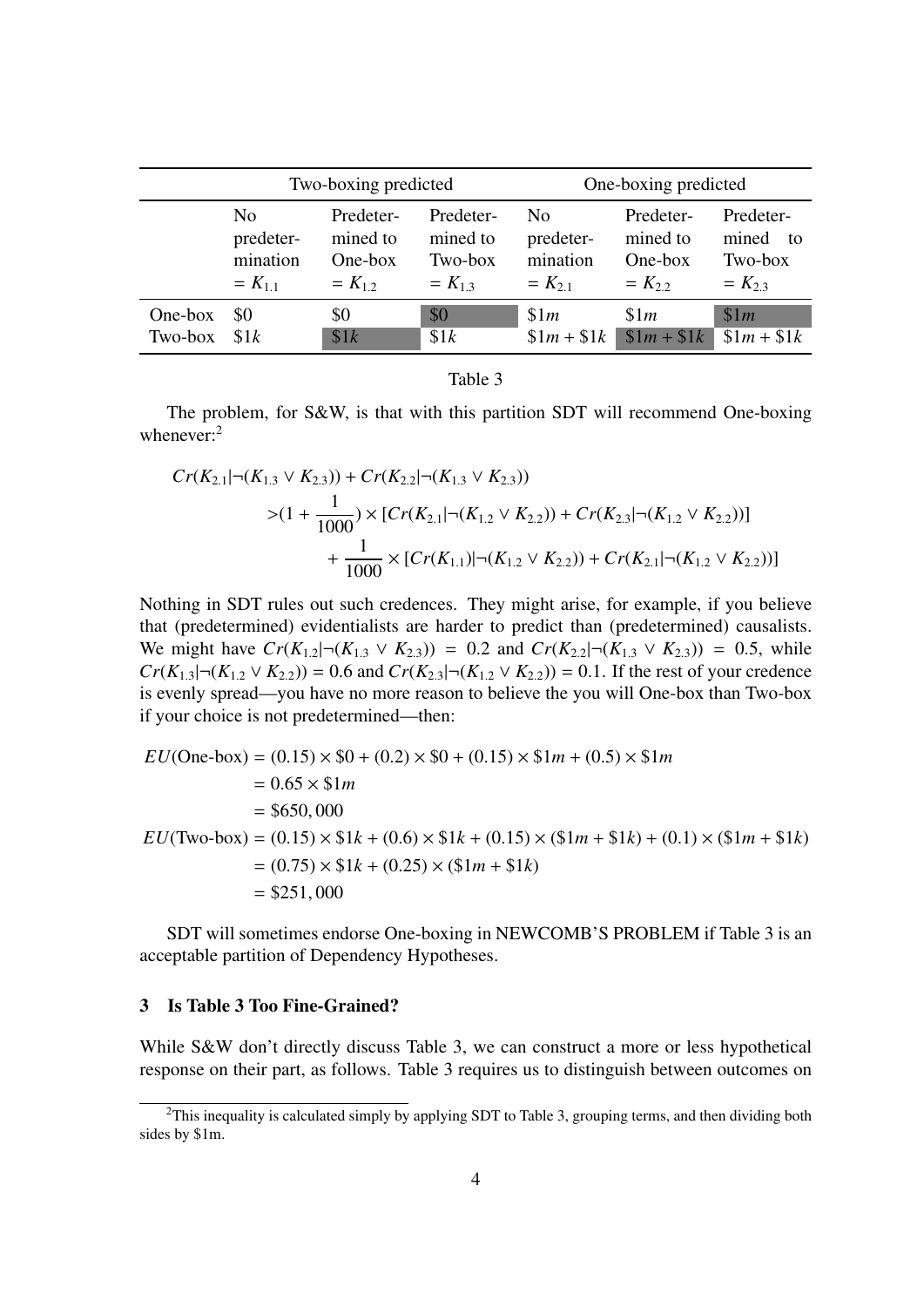the basis of whether they are worth taking seriously or not. If instead outcomes are only unique up to utility values then the leftmost three columns in Table [3](#page-3-1) really represent one and the same Dependency Hypothesis. And similarly for the rightmost three columns. This interpretation is suggested by S&W's definition of outcomes as:

...the most fine-grained propositions that you care about (in particular, you are indifferent between the ways in which an outcome might be realised) [S&W 2020: 2].

And when they tell us:

You can ask what would happen if you bet on a roulette wheel (or Two-boxed), without worrying as to what you are determined to bring about. (At least, those with broadly compatibilist commitments should think so.) [S&W 2020: 4].

This would suggest that Table [2](#page-2-0) captures the finest-grained Dependency Hypotheses rational decision-makers should care about.

However, this response leaves us wondering: what should rational decision-makers do when they are uncertain whether an outcome is worth taking seriously? Applying expected utility maximisation to uncertainty about whether outcomes in Table [2](#page-2-0) are worth taking seriously will lead us straight back to Table [3.](#page-3-1) S&W tell us:

Ordinary compatibilist reasoning following, say, Lewis [1981a] applies in ordinary cases. You consider the various outcomes that you might bring about, knowing that bringing about some of those outcomes would involve a lawviolation. Only when you know that a particular outcome involves a lawviolation should you cease to give that outcome weight [S&W 2020: 6].

But the picture of NEWCOMB'S PROBLEM we are left with cannot be acceptable to decision theorists; it is doubly *ad hoc*. First, it requires agents to care about whether outcomes are worth taking seriously in BETTING ON THE PAST but does not allow them to do so in NEWCOMB'S PROBLEM. The idea that outcomes are unique only up to utility value is plausible on the standard assumption that everything an agent cares about is encoded in their utility function. But S&W have given up on that assumption by requiring that rational decision-makers take into account whether an outcome is worth taking seriously in BETTING ON THE PAST without reference to their utility function. There is no difference between the cases that could justify treating them differently.

Second, S&W's picture requires agents to deal with uncertainty about whether outcomes are worth taking seriously by appealing to knowledge, while they apply expected utility maximisation to all other uncertainty about matters of fact. But there is no difference between the kinds of facts involved that could justify treating them differently. In a slogan: rational decision making is expected utility maximisation all the way down, if it is expected utility maximisation at all.[3](#page-0-0)

Now, S&W might suggest these distinctions are not *ad hoc* because:

 $3$ Or at least expected utility maximisation goes as far down as bounded rationality will allow us to go. But it is clear that we—actual human agents—can go as far as Table [3](#page-3-1) (we just have!). So there is no objection on the grounds of bounded rationality here.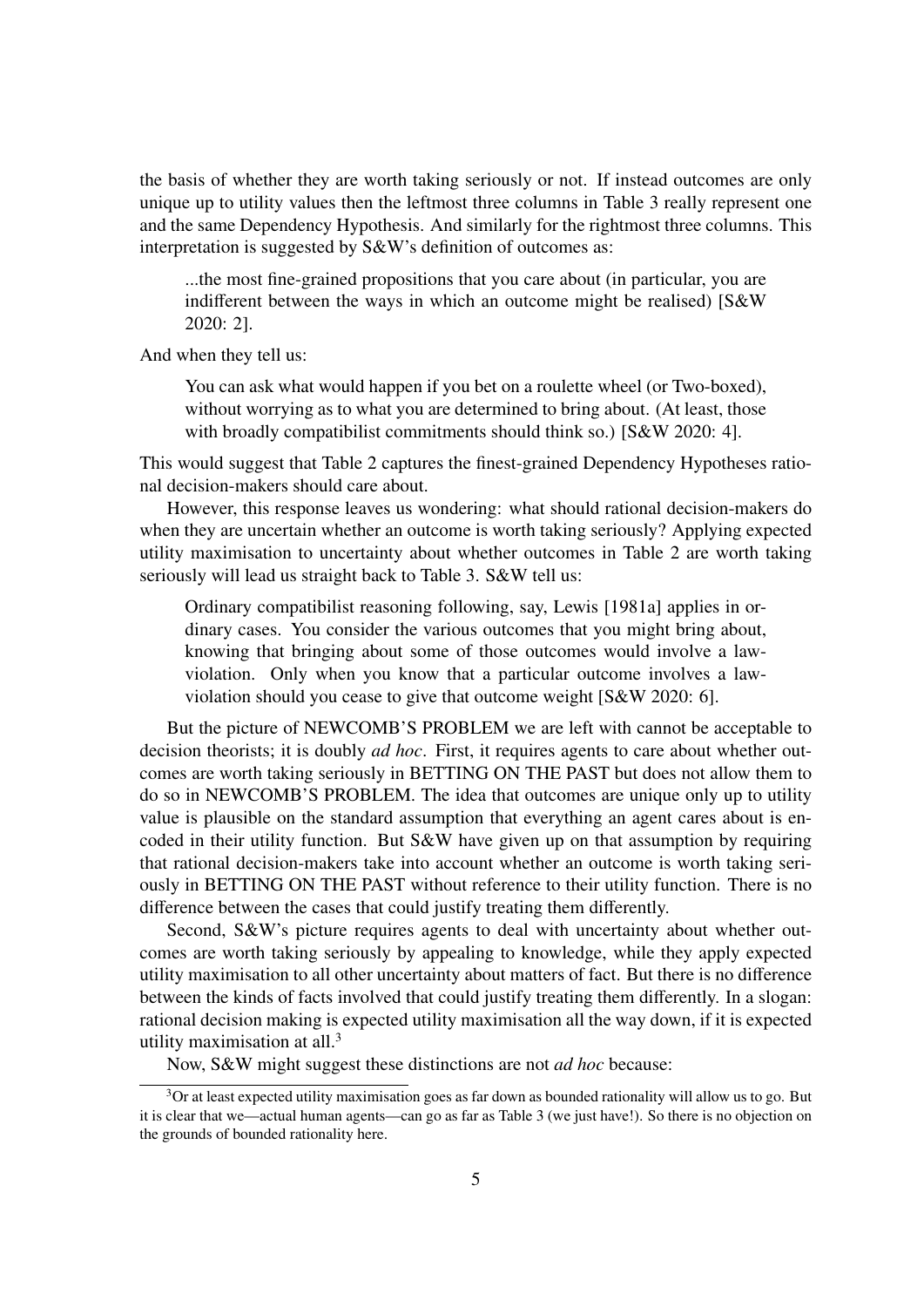...we think that the framing of a decision problem matters... While [Joyce 2016] thinks that building deterministic information into state-descriptions changes whether you face a decision, we think that it changes the nature of your decision (by affecting which outcomes are worth taking seriously) [S&W 2020: 11].

But how can the *description* of a problem affect which outcomes are worth taking seriously, or whether we should apply expected utility maximisation to our uncertainty about that? Rational decision-makers are not limited to the state-descriptions that we write down in philosophy papers; a rational decision-maker facing NEWCOMB'S PROBLEM should take into account the possibility some outcomes are not worth taking seriously, as Table [3](#page-3-1) does. The content of the problem, not the presentation, is what matters.

Finally, we need to ask whether S&W's appeal to compatibilism can provide the required motivation. Unfortunately, exactly how they intend compatibilism to motivate the required picture is somewhat opaque. S&W's most concrete statement of the kind of compatibilism they have in mind is a quote from Ahmed:

The point of decision theory is to apply to the 'decisions' that you ... actually face, whether or not those 'decisions' should prove on further investigation to have been free in the incompatibilist's sense [Ahmed [2014a:](#page-8-4) 667].

This is true, but irrelevant: decision theory always assesses decisions against the agent's perspective, not how the actual world proves to be on further investigation. The relevant question is whether rational decision-making is compatible with non-zero credence that a choice is predetermined—that is, whether *deliberation-compatibilism* is true [Pereboom [2014:](#page-8-5) ch.  $51<sup>4</sup>$  $51<sup>4</sup>$  $51<sup>4</sup>$ 

S&W [2020: sec. 6] are right to criticise *No Decision* responses that violate deliberationcompatibilism by ruling out rational decision-making whenever predetermination is a possibility. But it is not clear how an appeal to deliberation-compatibilism can support Table [2](#page-2-0) over Table [3.](#page-3-1) SDT gives us verdicts either way; either way it applies to the decision that you actually face in NEWCOMB'S PROBLEM. Though we might say it applies more accurately in Table [3](#page-3-1) because no information is ignored. Nor does the appeal to Lewis's [1981a] compatibilism help: Lewis is there providing an analysis of 'can'. But Table [3](#page-3-1) doesn't rely on any specific claims about what an agent can do; only on claims about what agents care about and when they should use expected utility maximisation. Compatibilism cannot tell us whether to One-box or Two-box, and so it is unclear how it could directly support the picture of NEWCOMB'S PROBLEM that S&W require.

Perhaps, instead, S&W intend to motivate that picture more obliquely by arguing that combining such a picture with SDT is the only way to capture all three of their desiderata: avoiding Ahmed's counterexamples, allowing for deliberation-compatibilism, and securing Two-boxing in NEWCOMB'S PROBLEM. To show this, however, they would need to

<sup>4</sup>Pereboom [2014: 106] defines deliberation-compatibilism as the view that: rational decision-making (deliberation) is compatible with *belief* that one's actions are (causally) predetermined. Decision theory trades in credence—not belief—but if rational decision-making is compatible with any non-zero credence in a proposition, it is compatible with belief in that proposition. Hence, we can charitably generalise deliberationcompatibilism to require compatibility with any non-zero credence.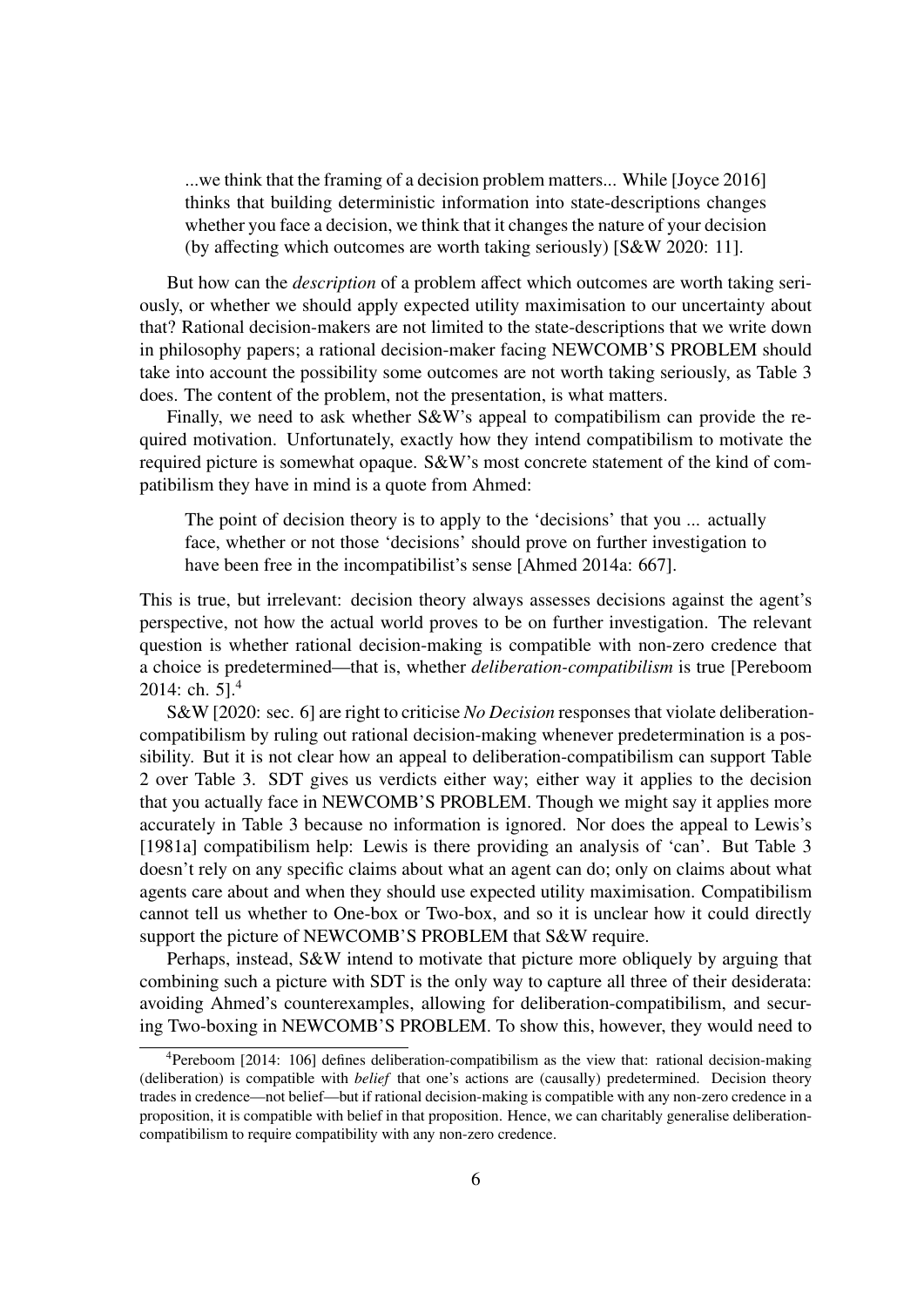show that there are no alternative ways of securing all three desiderata. There is at least one candidate<sup>[5](#page-0-0)</sup>: Rational decision-makers apply CDT on the supposition, perhaps subjunctive, that their choice is not predetermined. That is, rational decision-makers assign zero credence—*qua* probability for expected utility calculation—to their choice being predetermined. This allows CDT to avoid Ahmed's counterexamples because they presuppose rational decision-makers give non-zero credence to their choice being predetermined. And it secures Two-boxing in NEWCOMB'S PROBLEM because the supposition that our choice is not predetermined is equivalent to the supposition that only  $K_{1,1}$  and  $K_{2,1}$  in Table [3](#page-3-1) receive positive credence—in which case Two-boxing dominates One-boxing even with the finer-grained Table 3. And it allows us to maintain deliberation-compatibilism because unlike No Decision responses—it does not require that rational decision-makers assign zero credence—*qua* degree-of-belief—to their choice being predetermined. We could say they *assume*, or *act-as-though*, or *pretend*, etc., their choice is not predetermined. This is not the place to mount a full defence of this alternative, but it is clear that S&W need to tell us more for compatibilism to motivate the otherwise *ad hoc* claims their picture of NEWCOMB'S PROBLEM relies on.

S&W want to argue that all rational decision-makers care about whether outcomes are worth taking seriously in BETTING ON THE PAST, but that none do so in NEWCOMB'S PROBLEM. And that, unlike uncertainty about any other matter of fact, we should not apply expected utility maximisation to uncertainty about whether our outcomes are worth taking seriously, but should instead appeal to what we know. Fans of expected utility maximisation, and causalists specifically, should not be happy with this picture.

#### <span id="page-6-0"></span>4 SDT and the Bonus Money Newcomb Problem

Now, suppose that one of the above objections fails and S&W can justify restricting rational decision-makers to Table [2](#page-2-0) and hence secure Two-boxing in NEWCOMB'S PROBLEM. S&W are still not out of the woods, because defenders of CDT do not care merely about securing Two-boxing in NEWCOMB'S PROBLEM; they could do that by stipulation if that were all they wanted. Rather, they care about capturing the kind of reasoning that justifies Two-boxing in NEWCOMB'S PROBLEM and relevantly similar cases. Unfortunately for S&W, the reasoning that justifies Two-boxing in NEWCOMB'S PROBLEM applies equally to cases where SDT cannot secure Two-boxing on any assumptions. Consider the following variation on NEWCOMB'S PROBLEM:[6](#page-0-0)

BONUS MONEY NEWCOMB PROBLEM (BMNP): Everything is as in NEWCOMB'S PROBLEM, except: at the same time as the prediction, a bonus of \$100,000 (henceforth \$100k) was placed in the opaque box if and only if the past and laws entail that you will One-box.

<sup>&</sup>lt;sup>5</sup>Which we might consider an alternative reading of [Joyce [2016\]](#page-8-6). See also the FFCD solution in section 3 of my [Solomon [2021\]](#page-8-2).

<sup>&</sup>lt;sup>6</sup>See section 4 of my [\[ibid.\]](#page-8-2) for more on this case. SDT is a version of what I there call the PPII solution.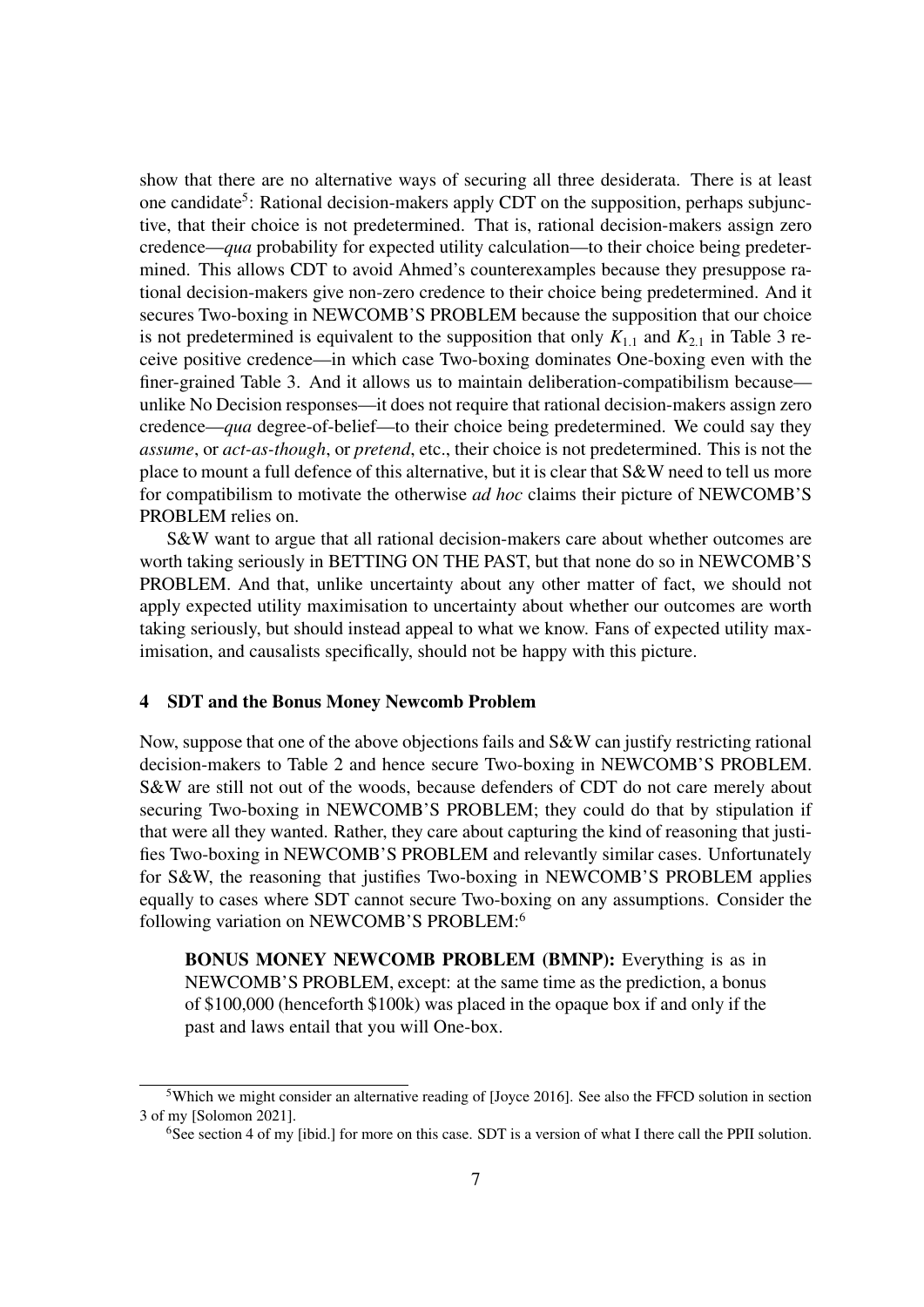Causalists should endorse Two-boxing, even with the addition of the bonus: exactly the same reasoning that justifies Two-Boxing in NEWCOMB'S PROBLEM applies here. Quoting S&W:

Assuming that more money is preferred to less, the causalist recommends Twoboxing, by reasoning as follows: nothing that you now do affects the contents of the opaque box (the predictor's decision was made yesterday), and so Twoboxing guarantees you an extra \$1,000. You should therefore take the extra box: turning down \$1,000 is a bad way of utility maximising! [S&W 2021: 3]

But the decision whether to place the bonus in the box was also made yesterday. If the contents of the opaque box are out of your control in NEWCOMB'S PROBLEM—as S&W argue—then so is whether you get the bonus in the BMNP. There is no difference between the facts about the prediction and the facts about the bonus that could justify treating them differently—indeed, they might be the very same facts. Whatever the contents of the opaque box now, Two-boxing guarantees you an extra \$1000—so you should take both boxes. The standard argument for Two-Boxing in NEWCOMB'S PROBLEM therefore justifies Twoboxing in the BMNP.

<span id="page-7-0"></span>

|                    | Two-boxing predicted                   |                        | One-boxing predicted                                         |                                                 |
|--------------------|----------------------------------------|------------------------|--------------------------------------------------------------|-------------------------------------------------|
|                    | Predetermined to<br>One-box<br>$= K_1$ | to One-box)<br>$= K_2$ | $\neg$ (Predetermined Predetermined to<br>One-box<br>$= K_3$ | $\neg$ (Predetermined<br>to One-box)<br>$= K_4$ |
| One-box<br>Two-box | \$100k                                 | \$0<br>\$1k            | $$1m + $100k$                                                | \$1m<br>$$1m + $1k$                             |

#### Table 4

However, SDT will sometimes endorse One-boxing in the BMNP. The Dependency Hypotheses are as in Table [4.](#page-7-0) The grey squares are not worth taking seriously since you only get the bonus if the past and laws are inconsistent with Two-boxing. Applying SDT we find that:

$$
EU(\text{One-box}) = Cr(K_1) \times (\$100k) + Cr(K_3) \times (\$1m + \$100k) + Cr(K_4) \times (\$1m)
$$
  

$$
EU(\text{Two-box}) = Cr(K_2|\neg(K_1 \vee K_3)) \times (\$1k) + Cr(K_4|\neg(K_1 \vee K_3)) \times (\$1m + \$1k)
$$

And there is nothing in SDT to stop *EU*(One-box) being greater than *EU*(Two-box). For example, let  $Cr(K_3) = 0.7$  and  $Cr(K_1) = Cr(K_2) = Cr(K_4) = 0.1$ . Then  $EU(\text{One-box}) =$ \$880, 000. But if  $Cr(K_2) \neg (K_1 \vee K_3) = 0.2$  and  $Cr(K_4) \neg (K_1 \vee K_3) = 0.8$  then  $EU(\text{Two-box}) =$ \$801, 000. Hence, SDT sometimes endorses One-boxing in the BMNP.

The addition of the bonus in the BMNP forces SDT to consider a partition of Dependency Hypotheses where some outcomes are worth taking seriously and some are not. Given this, SDT treats whether you get the bonus as dependent on your choice. But the past and the laws—which entirely determine whether you get the bonus—do not depend